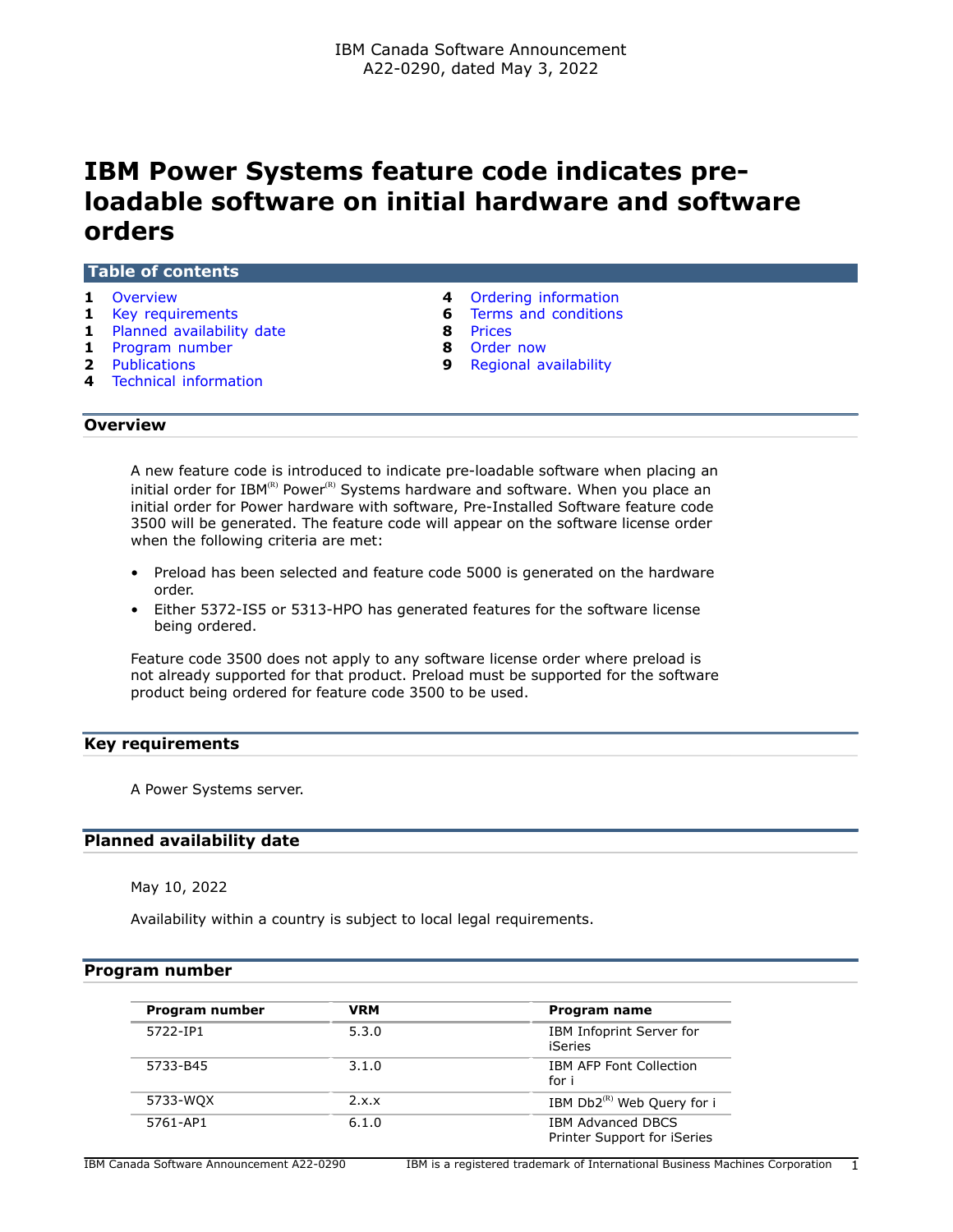| Program number | <b>VRM</b> | <b>Program name</b>                                                          |
|----------------|------------|------------------------------------------------------------------------------|
| 5761-CM1       | 6.1.0      | <b>IBM Communications</b><br>Utilities for System i                          |
| 5761-DB1       | 6.1.0      | IBM System/38 Utilities for<br>System i                                      |
| 5761-DS2       | 6.1.0      | <b>IBM Business Graphics</b><br>Utility for System i                         |
| 5765-CD3       | 1.x.0      | IBM AIX <sup>(R)</sup> 7.2 Enterprise<br>Edition 1.7                         |
| 5765-G98       | 7.x.0      | <b>IBM AIX Standard Edition</b>                                              |
| 5765-H37       | 7.x.x      | IBM PowerHA(R)<br>SystemMirror <sup>(R)</sup> Enterprise<br>Edition          |
| 5765-H39       | 7.x.x      | <b>IBM PowerHA</b><br>SystemMirror Standard<br>Edition                       |
| 5769-FN1       | 4.4.0      | <b>IBM Advanced Function</b><br>Printing DBCS Fonts/400                      |
| 5769-FNT       | 4.4.0      | <b>IBM Advanced Function</b><br>Printing Fonts for AS/400                    |
| 5770-BR1       | 7.x.0      | IBM Backup, Recovery and<br>Media Services for i                             |
| 5770-DBM       | 7.x.0      | IBM Db2 Mirror for i                                                         |
| 5770-HAS       | 7.x.0      | <b>IBM PowerHA</b><br>SystemMirror for i                                     |
| 5770-JS1       | 7.x.0      | <b>IBM Advanced Job</b><br>Scheduler for i                                   |
| 5770-PT1       | 7.x.0      | IBM Performance Tools for<br>i.                                              |
| 5770-QU1       | 7.x.0      | IBM Query for i                                                              |
| 5770-SS1       | 7.x.0      | IBM i 7                                                                      |
| 5770-ST1       | 7.x.0      | IBM DB2 <sup>(R)</sup> Query Manager<br>and SQL Development Kit<br>for IBM i |
| 5770-WDS       | 7.x.0      | IBM Rational <sup>(R)</sup><br>Development Studio for i                      |
| 5770-XW1       | 7.x.0      | IBM i Access Family                                                          |
|                |            |                                                                              |

# **Offering Information**

Product information is available on the [IBM Offering Information](http://www.ibm.com/common/ssi) website.

# <span id="page-1-0"></span>**Publications**

None

# **Services**

# **IBM Systems Lab Services**

Systems Lab Services offers infrastructure services to help build hybrid cloud and enterprise IT solutions. From servers to storage systems and software, Systems Lab Services can help deploy the building blocks of a next-generation IT infrastructure to empower a client's business. Systems Lab Services consultants can perform infrastructure services for clients on-line or onsite, offering deep technical expertise, valuable tools, and successful methodologies. Systems Lab Services is designed to help clients solve business challenges, gain new skills, and apply best practices.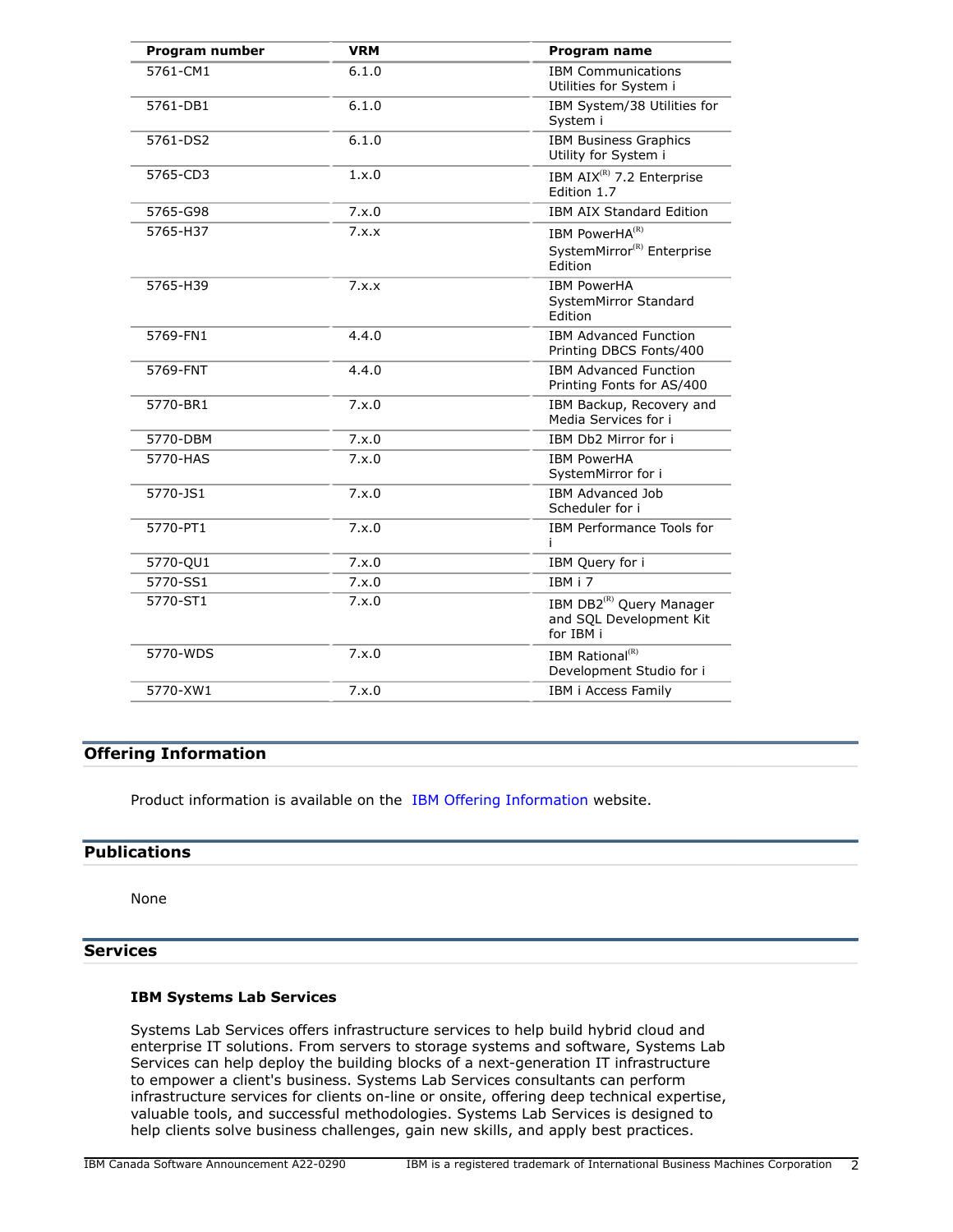Systems Lab Services offers a wide range of infrastructure services for IBM Power servers, IBM Storage systems, IBM  $Z^{(R)}$ , and IBM LinuxONE. Systems Lab Services has a global presence and can deploy experienced consultants on-line or onsite around the world.

For assistance, contact Systems Lab Services at ibmsls@us.ibm.com.

To learn more, see the [IBM Systems Lab Services](https://www.ibm.com/it-infrastructure/services/lab-services) website.

# **IBM ConsultingTM**

As transformation continues across every industry, businesses need a single partner to map their enterprise-wide business strategy and technology infrastructure. IBM Consulting is the business partner to help accelerate change across an organization. IBM specialists can help businesses succeed through finding collaborative ways of working that forge connections across people, technologies, and partner ecosystems. IBM Consulting brings together the business expertise and an ecosystem of technologies that help solve some of the biggest problems faced by organizations. With methods that get results faster, an integrated approach that is grounded in an open and flexible hybrid cloud architecture, and incorporating technology from IBM Research<sup>(R)</sup> and IBM Watson<sup>(R)</sup> AI, IBM Consulting enables businesses to lead change with confidence and deliver continuous improvement across a business and its bottom line.

For additional information, see the [IBM Consulting](https://www.ibm.com/consulting) website.

# **IBM Technology Support Services (TSS)**

Get preventive maintenance, onsite and remote support, and gain actionable insights into critical business applications and IT systems. Speed developer innovation with support for over 240 open-source packages. Leverage powerful IBM analytics and AI-enabled tools to enable client teams to manage IT problems before they become emergencies.

TSS offers extensive IT maintenance and support services that cover more than one niche of a client's environment. TSS covers products from IBM and OEMs, including servers, storage, network, appliances, and software, to help clients ensure high availability across their data centre and hybrid cloud environment.

For details on available services, see the [Technology support for hybrid cloud](https://www.ibm.com/services/technology-support) [environments](https://www.ibm.com/services/technology-support) website.

#### **IBM Expert Labs**

Expert Labs can help clients accelerate their projects and optimize value by leveraging their deep technical skills and knowledge. With more than 20 years of industry experience, these specialists know how to overcome the biggest challenges to deliver business results that can have an immediate impact.

Expert Labs' deep alignment with IBM product development allows for a strategic advantage as they are often the first in line to get access to new products, features, and early visibility into roadmaps. This connection with the development enables them to deliver First of a Kind implementations to address unique needs or expand a client's business with a flexible approach that works best for their organization.

For additional information, see the [IBM Expert Labs](https://www.ibm.com/products/expertlabs) website.

# **IBM Security(R) Expert Labs**

With extensive consultative expertise on IBM Security software solutions, Security Expert Labs helps clients and partners modernize the security of their applications, data, and workforce. With an extensive portfolio of consulting and learning services, Expert Labs provides project-based and premier support service subscriptions.

These services can help clients deploy and integrate IBM Security software, extend their team resources, and help guide and accelerate successful hybrid cloud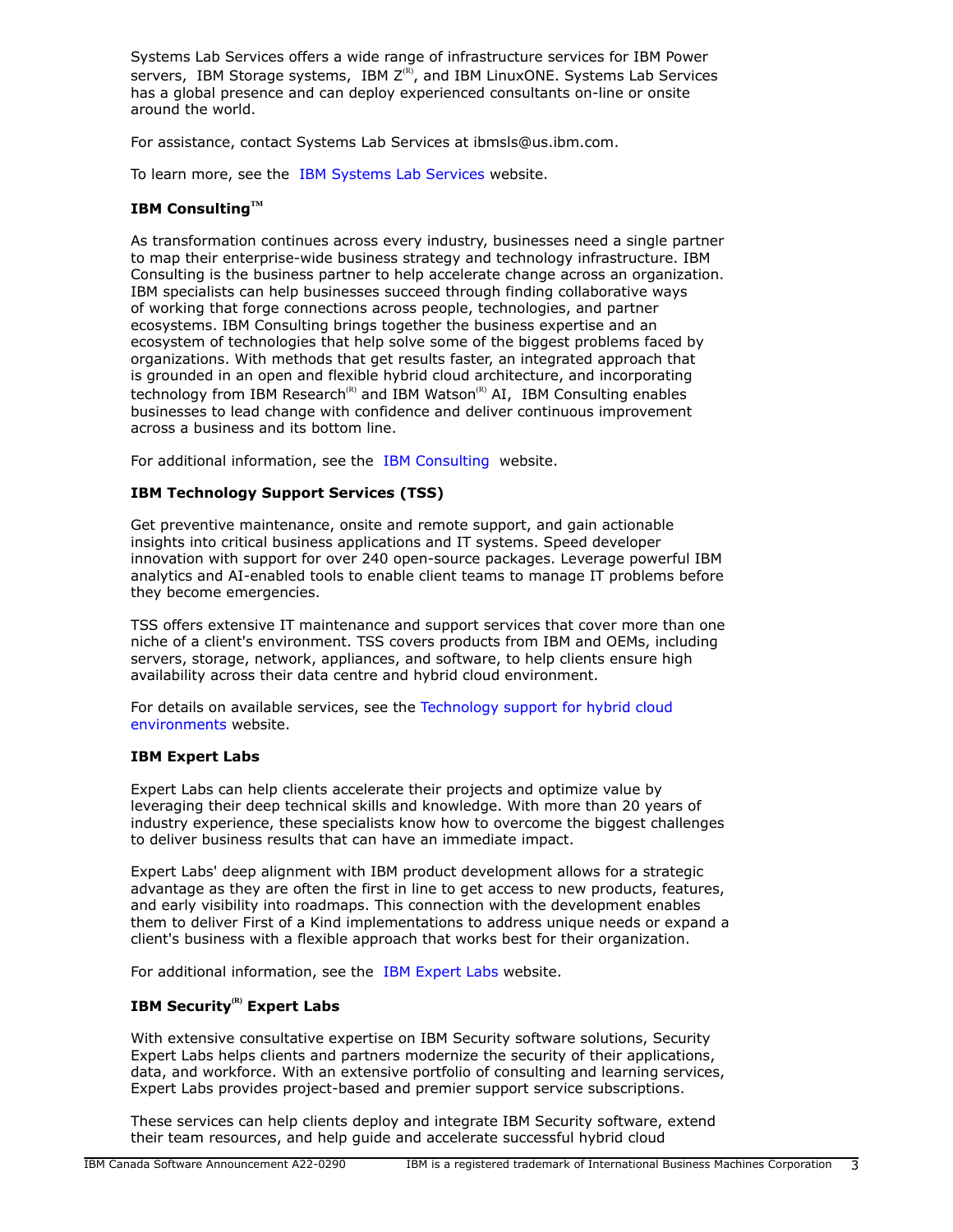solutions, including critical strategies such as zero trust. Remote and on-premises software deployment assistance is available for IBM Cloud Pak $R<sup>(R)</sup>$  for Security, IBM Security QRadar<sup>(R)</sup>/QRoC, IBM Security SOAR/Resilient<sup>(R)</sup>, IBM i2<sup>(R)</sup>, IBM Security Verify, IBM Security Guardium<sup>(R)</sup>, and IBM Security MaaS360<sup>(R)</sup>.

For more information, contact Security Expert Labs at sel@us.ibm.com.

For additional information, see the [IBM Security Expert Labs](https://www.ibm.com/security/security-expert-labs) website.

# <span id="page-3-1"></span>**Technical information**

#### **Specified operating environment**

#### *IBM Support*

[IBM Support](https://www.ibm.com/support) is your gateway to technical support tools and resources that are designed to help you save time and simplify support. IBM Support can help you find answers to questions, download fixes, troubleshoot, submit and track problem cases, and build skills. Learn and stay informed about the transformation of IBM Support, including new tools, new processes, and new capabilities, by going to the [IBM Support Insider](https://www.ibm.com/support/insider).

# *Additional IBM support*

# **IBM Client Engineering for Systems**

Client Engineering for Systems is a framework for accelerating digital transformation. It helps you generate innovative ideas and equips you with the practices, technologies, and expertise to turn those ideas into business value in weeks. When you work with Client Engineering for Systems, you bring pain points into focus. You empower your team to take manageable risks, adopt leading technologies, speed up solution development, and measure the value of everything you do. Client Engineering for Systems has experts and services to address a broad array of use cases, including capabilities for business transformation, hybrid cloud, analytics and AI, infrastructure systems, security, and more. Contact Client Engineering for Systems at sysgarage@ibm.com.

#### **Planning information**

#### *Packaging*

This program, when downloaded from a website, contains the applicable IBM license agreement and License Information, if appropriate, which will be presented for acceptance at the time of installation of the program. For future reference, the license and License Information will be stored in a directory such as LICENSE.TXT.

# <span id="page-3-0"></span>**Ordering information**

Consult your IBM representative or IBM Business Partner.

# **IBM Configurator for e-business (e-config) New feature numbers**

| Program number | <b>Feature description</b> | <b>NC Process Option</b><br>feature number |
|----------------|----------------------------|--------------------------------------------|
| 5722-TP1       | Pre-installed software     | 3500                                       |
|                |                            |                                            |
| Program number | <b>Feature description</b> | <b>NC Process Option</b><br>feature number |
| 5733-B45       | Pre-installed software     | 3500                                       |
|                |                            |                                            |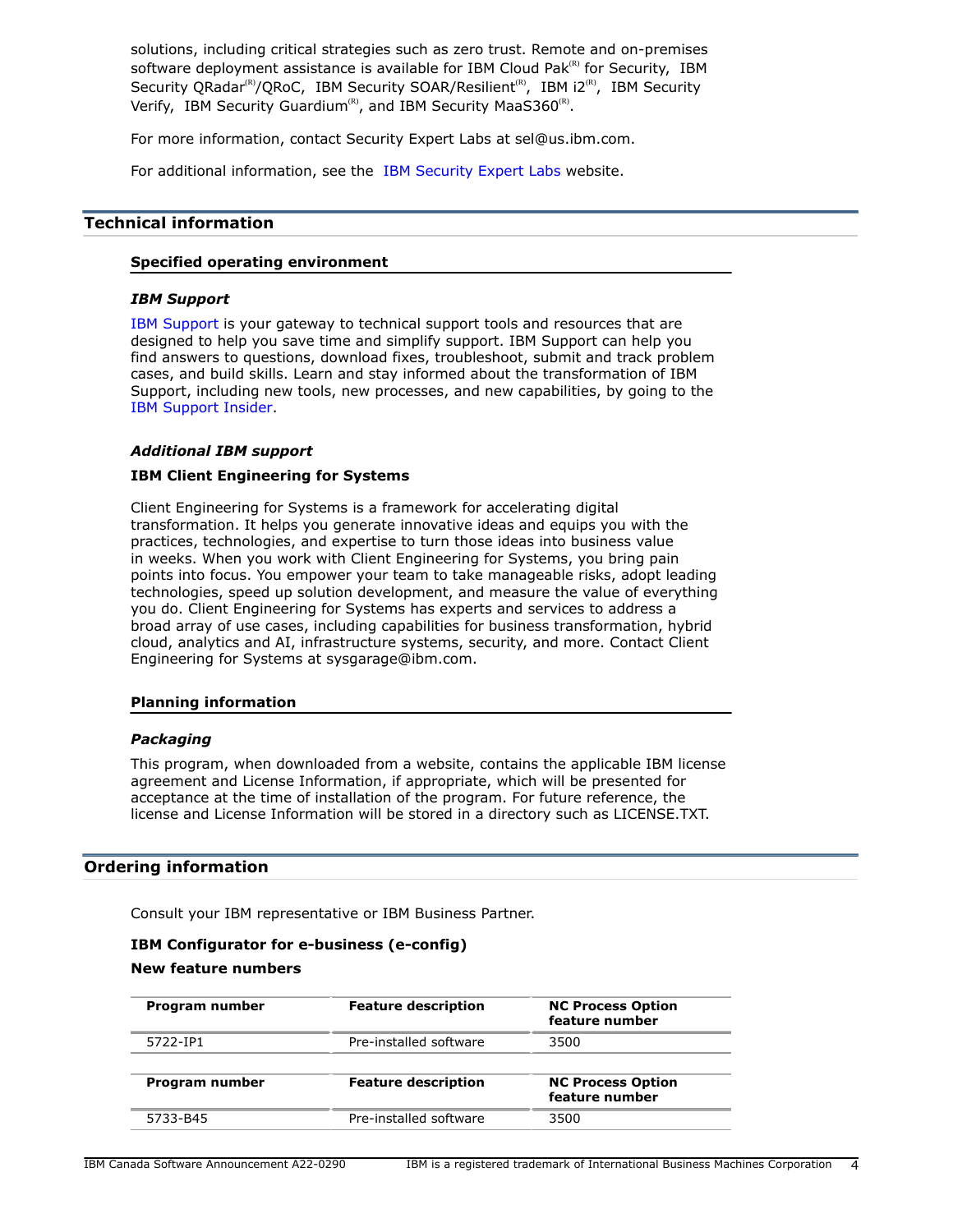| Program number | <b>Feature description</b> | <b>NC Process Option</b><br>feature number |
|----------------|----------------------------|--------------------------------------------|
| 5733-WQX       | Pre-installed software     | 3500                                       |
| Program number | <b>Feature description</b> | <b>NC Process Option</b><br>feature number |
| 5761-AP1       | Pre-installed software     | 3500                                       |
| Program number | <b>Feature description</b> | <b>NC Process Option</b><br>feature number |
| 5761-CM1       | Pre-installed software     | 3500                                       |
| Program number | <b>Feature description</b> | <b>NC Process Option</b><br>feature number |
| 5761-DB1       | Pre-installed software     | 3500                                       |
| Program number | <b>Feature description</b> | <b>NC Process Option</b><br>feature number |
| 5761-DS2       | Pre-installed software     | 3500                                       |
| Program number | <b>Feature description</b> | <b>NC Process Option</b><br>feature number |
| 5765-CD3       | Pre-installed software     | 3500                                       |
| Program number | <b>Feature description</b> | <b>NC Process Option</b><br>feature number |
| 5765-G98       | Pre-installed software     | 3500                                       |
| Program number | <b>Feature description</b> | <b>NC Process Option</b><br>feature number |
| 5765-H37       | Pre-installed software     | 3500                                       |
| Program number | <b>Feature description</b> | <b>NC Process Option</b><br>feature number |
| 5765-H39       | Pre-installed software     | 3500                                       |
| Program number | <b>Feature description</b> | <b>NC Process Option</b><br>feature number |
| 5769-FN1       | Pre-installed software     | 3500                                       |
| Program number | <b>Feature description</b> | <b>NC Process Option</b><br>feature number |
| 5769-FNT       | Pre-installed software     | 3500                                       |
| Program number | <b>Feature description</b> | <b>NC Process Option</b><br>feature number |
| 5770-BR1       | Pre-installed software     | 3500                                       |
| Program number | <b>Feature description</b> | <b>NC Process Option</b><br>feature number |
| 5770-DBM       | Pre-installed software     | 3500                                       |
| Program number | <b>Feature description</b> | <b>NC Process Option</b><br>feature number |
| 5770-HAS       | Pre-installed software     | 3500                                       |
| Program number | <b>Feature description</b> | <b>NC Process Option</b><br>feature number |
| 5770-JS1       | Pre-installed software     | 3500                                       |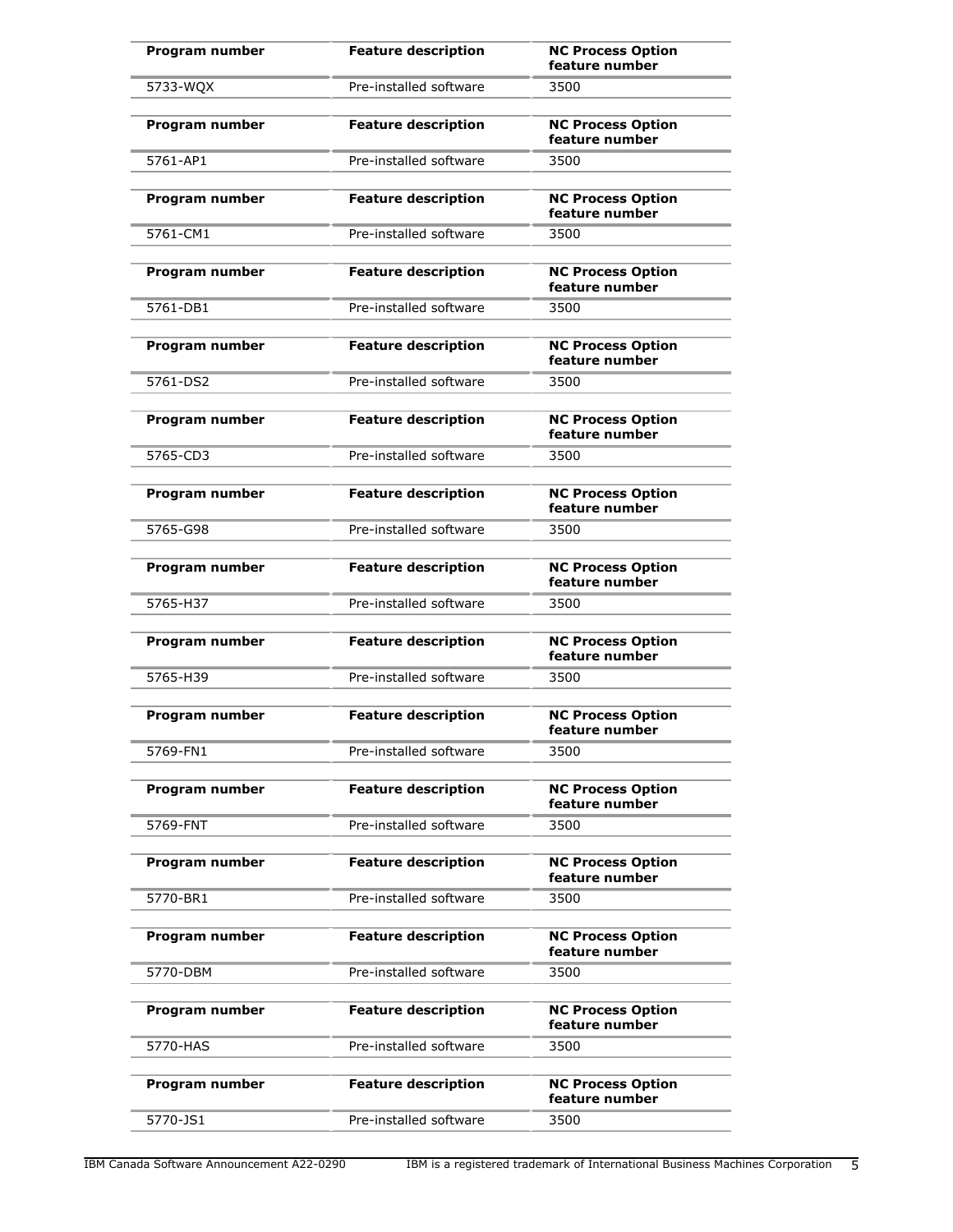| Program number | <b>Feature description</b> | <b>NC Process Option</b><br>feature number |
|----------------|----------------------------|--------------------------------------------|
| 5770-PT1       | Pre-installed software     | 3500                                       |
| Program number | <b>Feature description</b> | <b>NC Process Option</b><br>feature number |
| 5770-QU1       | Pre-installed software     | 3500                                       |
| Program number | <b>Feature description</b> | <b>NC Process Option</b><br>feature number |
| 5770-SS1       | Pre-installed software     | 3500                                       |
| Program number | <b>Feature description</b> | <b>NC Process Option</b><br>feature number |
| 5770-ST1       | Pre-installed software     | 3500                                       |
| Program number | <b>Feature description</b> | <b>NC Process Option</b><br>feature number |
| 5770-WDS       | Pre-installed software     | 3500                                       |
| Program number | <b>Feature description</b> | <b>NC Process Option</b><br>feature number |
| 5770-XW1       | Pre-installed software     | 3500                                       |
|                |                            |                                            |

# <span id="page-5-0"></span>**Terms and conditions**

The information provided in this announcement letter is for reference and convenience purposes only. The terms and conditions that govern any transaction with IBM are contained in the applicable contract documents such as the IBM International Program License Agreement, IBM International Passport Advantage<sup>(R)</sup> Agreement, and the IBM Agreement for Acquisition of Software Maintenance.

#### **Licensing**

IBM International Program License Agreement including the License Information document and Proof of Entitlement (PoE) govern your use of the program. PoEs are required for all authorized use.

#### **Software Maintenance**

The IBM Agreement for Acquisition of Software Maintenance (Z125-6011) applies for Subscription and Support (also referred to as Software Maintenance) and does not require client signatures.

Licenses under the IBM International Program License Agreement (IPLA) provide for support with ongoing access to releases and versions of the program. IBM includes one year of Software Subscription and Support (also referred to as Software Maintenance) with the initial license acquisition of each program acquired. The initial period of Software Subscription and Support can be extended by the purchase of a renewal option, if available. Two charges apply: a one-time license charge for use of the program and an annual renewable charge for the enhanced support that includes telephone assistance (voice support for defects during normal business hours), as well as access to updates, releases, and versions of the program as long as support is in effect.

# **License Information number**

# N/A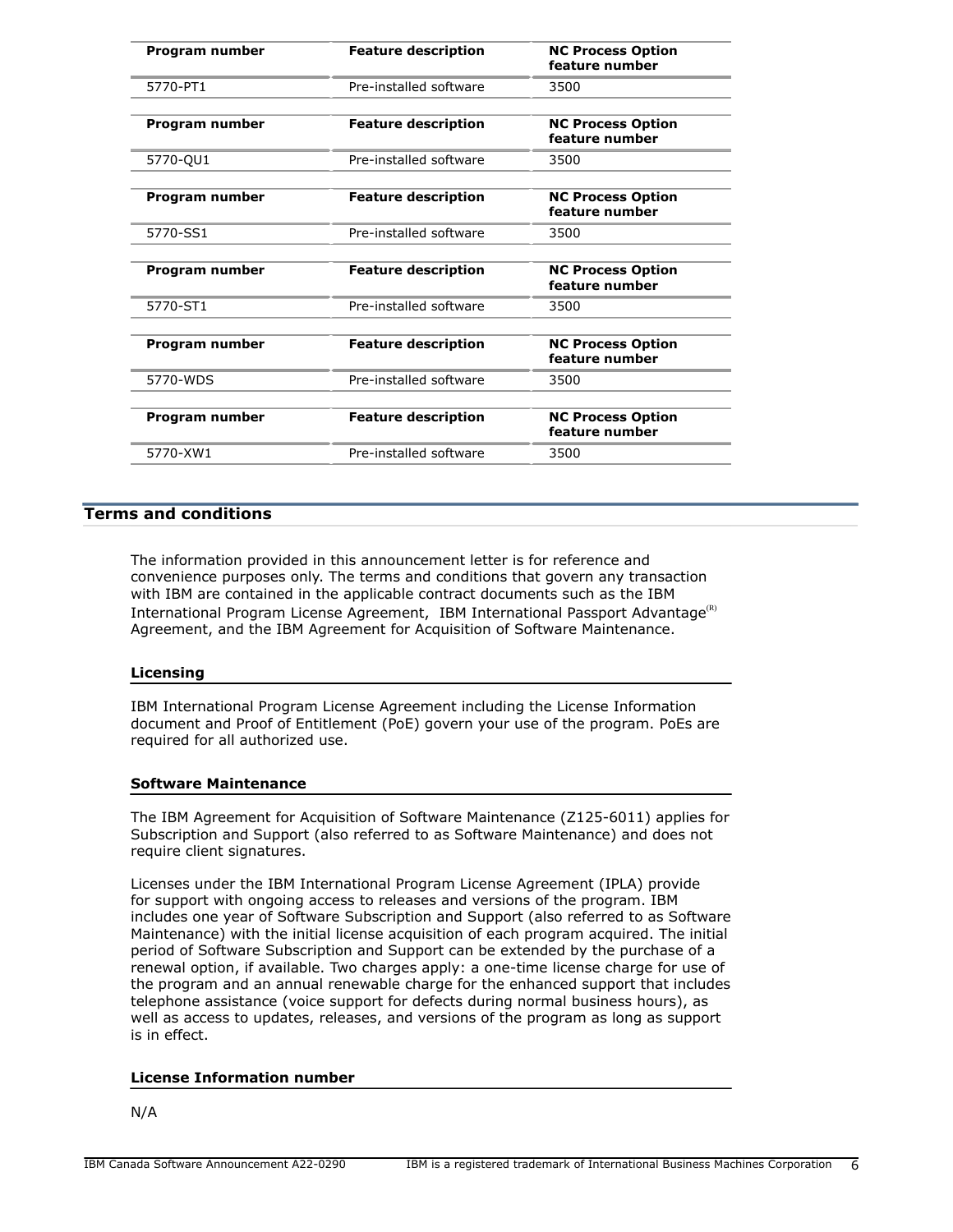Yes

#### **Limited warranty**

IBM warrants that when the program is used in the specified operating environment, it will conform to its specifications. The warranty applies only to the unmodified portion of the program. IBM does not warrant uninterrupted or error-free operation of the program or that IBM will correct all program defects. You are responsible for the results obtained from the use of the program.

IBM provides you with access to IBM databases containing information about known program defects, defect corrections, restrictions, and bypasses at no additional charge. For further information, see the [IBM Support Guide](http://www.ibm.com/support/customercare/sas/f/handbook/home.html).

IBM will maintain this information for at least one year after the original licensee acquires the program (warranty period).

#### **Money-back guarantee**

If for any reason you are dissatisfied with the program and you are the original licensee, you may obtain a refund of the amount you paid for it, if within 30 days of your invoice date you return the program and its PoE to the party from whom you obtained it. If you downloaded the program, you may contact the party from whom you acquired it for instructions on how to obtain the refund.

For clarification, note that for programs acquired under any of IBM's On/Off Capacity on Demand (On/Off CoD) software offerings, this term does not apply since these offerings apply to programs already acquired and in use by you.

#### **Volume orders (IVO)**

No

#### **Passport Advantage applies**

No

#### **Usage restrictions**

Yes

For usage restrictions, see the License Information documents listed in this [Terms](#page-5-0) [and conditions](#page-5-0) section.

#### **Software Subscription and Support applies**

For operating system software, the revised IBM Technology Support Services - Support Line for IBM Z offering provides usage and how-to support for those operating systems and associated products that are not available with the Software Subscription and Support (Software Maintenance) offering.

This can ensure total support coverage for your enterprise needs, including IBM and selected non-IBM products. For complete lists of products supported under both the current and revised offering, see the [Supported Product List](http://www-03.ibm.com/services/supline/products/index.html) website.

#### **System i Software Maintenance applies**

No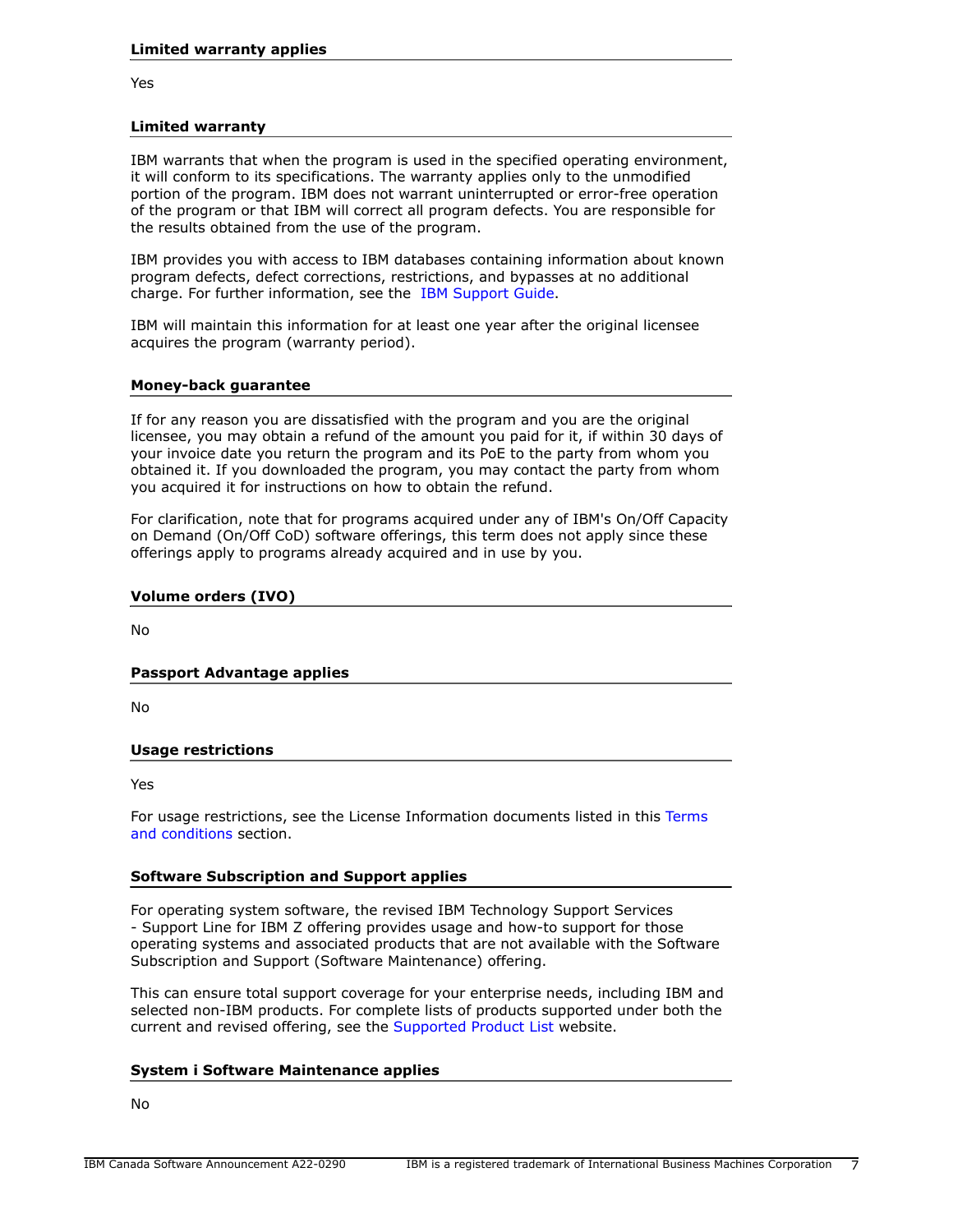Yes

## **Educational allowance available**

Yes. A 15% education allowance applies to qualified education institution clients.

#### **Academic use allowance**

Yes

# **Statement of good security practices**

IT system security involves protecting systems and information through intrusion prevention, detection, and response to improper access from within and outside your enterprise. Improper access can result in information being altered, destroyed, or misappropriated or can result in misuse of your systems to attack others. Without a comprehensive approach to security, no IT system or product should be considered completely secure and no single product or security measure can be completely effective in preventing improper access. IBM systems and products are designed to be part of a regulatory compliant, comprehensive security approach, which will necessarily involve additional operational procedures, and may require other systems, products, or services to be most effective.

**Important:** IBM does not warrant that any systems, products, or services are immune from, or will make your enterprise immune from, the malicious or illegal conduct of any party.

# <span id="page-7-0"></span>**Prices**

For all local charges, contact your IBM representative or your authorized IBM Business Partner.

**Variable charges:** The applicable processor-based one-time charge will be based on the group of the designated machine on which the program is licensed for use. If the program is designated to a processor in a group for which no charge is listed, the charge of the next higher group listed applies. For movement to a machine in a higher group, an upgrade charge equal to the difference in the then-current charges between the two groups will apply. For movement to a machine in a lower group, there will be no adjustment or refund of charges paid.

# <span id="page-7-1"></span>**Order now**

To order, contact the IBM Digital Sales Center, your local IBM representative, or your IBM Business Partner. To identify your local IBM representative or IBM Business Partner, call 800-IBM-4YOU (426-4968). For more information, contact the IBM Digital Sales Center.

Phone: 800-IBM-4YOU (426-4968)

Fax: 800-2IBM-FAX (242-6329)

For IBM representative: askibm@ca.ibm.com

For IBM Business Partner: pwcs@us.ibm.com